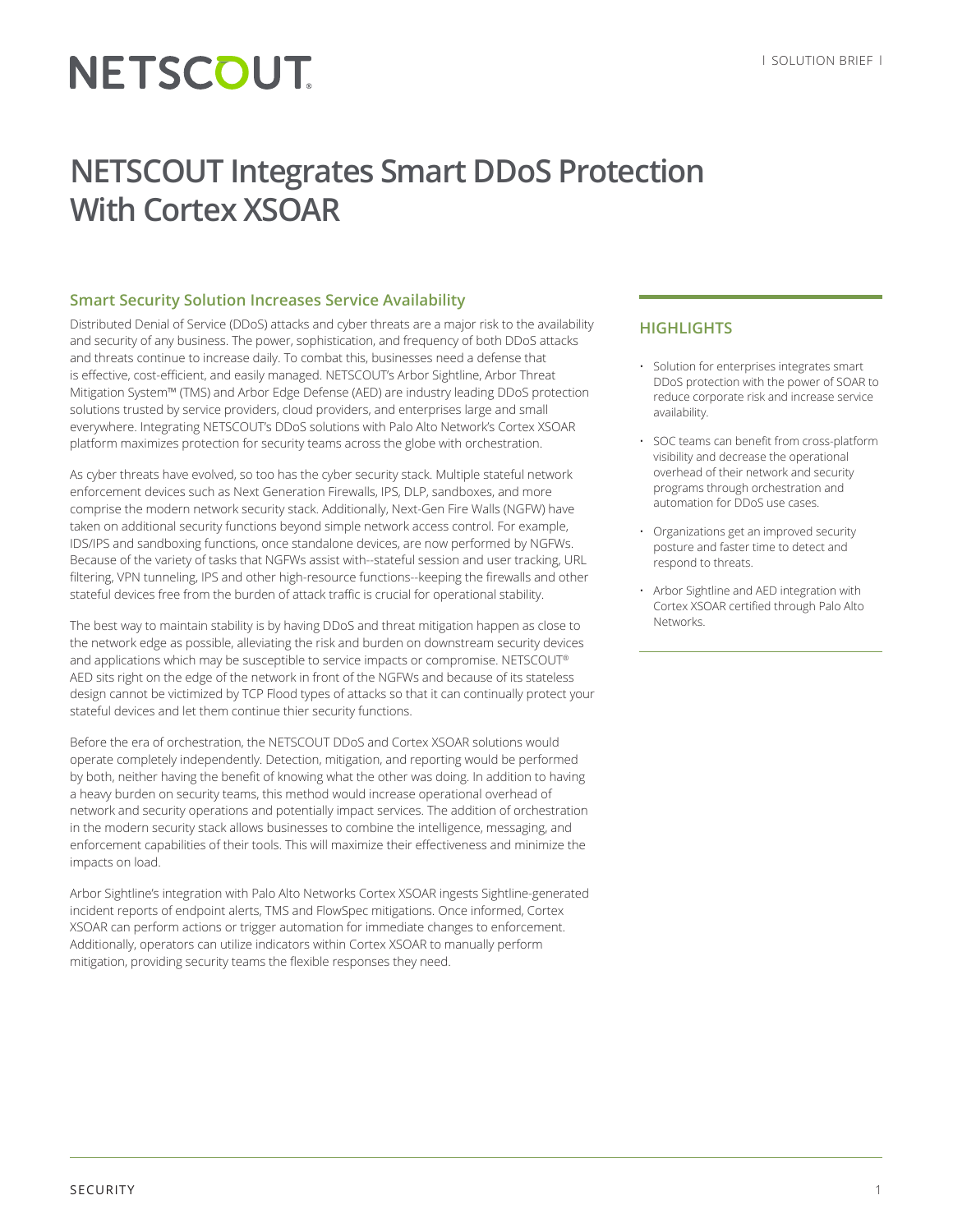### **Use Cases**

#### **Inbound DDoS Attack**

Arbor Sightline detects a DDoS attack from the Internet and reports the ongoing event. This prompts ingestion by Cortex XSOAR and automates mitigation to Arbor TMS and other mitigation devices across the infrastructure including AED. When AED detects attacks at the network edge it can provide hosts, countries, domains, and URLs from the attack to be blocked.. This automation will free up time for the security team to minimize outage time.

#### **Outbound DDoS Attack**

Arbor Sightline will identify traffic originating within the environment as resources that are participating in a DDoS attack on the Internet. AED can also identify and block malicious communication from Indicators of Compromise from inside the network. Arbor Sightline reports the event and AED provides hosts, and countries from its outbound blacklist which is ingested by Cortex XSOAR. Cortex XSOAR will instruct other DDoS and cyber security devices in the security stack to to block the identified traffic nearer the source, protecting resources and reclaiming SecOps time.

#### **Outbound Threat Indicator**

Arbor Sightline and AED are able to identify C2 traffic as it occurs in the environment. This information is received by Cortex XSOAR. After ingestion, Cortex XSOAR will instruct other security devices to block traffic near the source. Cortex XSOAR then instructs the EDR solution to quarantine the specific host for remediation. This allows security teams to approach remediation on their time rather than being overwhelmed by the number of events.